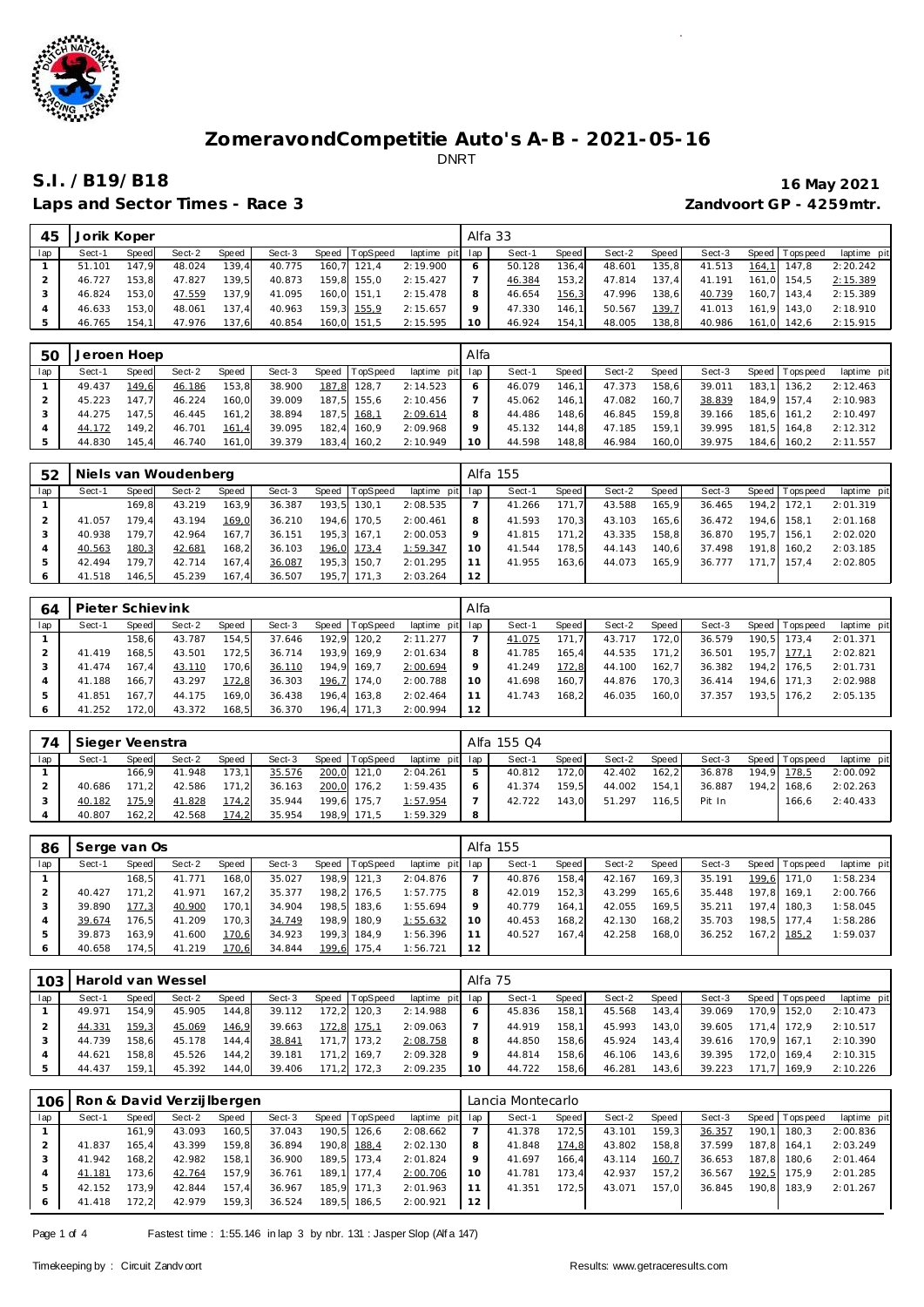

Laps and Sector Times - Race 3 *Zandvoort GP - 4259mtr.* 

| 114 | Jesper v. d. Veur |       |        |       |        |       |             |                 |                 | Alfetta GTV |       |        |       |        |       |                   |             |
|-----|-------------------|-------|--------|-------|--------|-------|-------------|-----------------|-----------------|-------------|-------|--------|-------|--------|-------|-------------------|-------------|
| lap | Sect-1            | Speed | Sect-2 | Speed | Sect-3 | Speed | TopSpeed    | laptime pit lap |                 | Sect-1      | Speed | Sect-2 | Speed | Sect-3 |       | Speed   Tops peed | laptime pit |
|     | 48.038            | 166.4 | 43.889 | 157.4 | 38.432 |       | 180,3 127,3 | 2:10.359        |                 | 43.094      | 166,7 | 43.853 | 156.7 | 37.627 | 179.7 | 148.0             | 2:04.574    |
|     | 42.953            | 163.6 | 44.020 | 157,9 | 38.026 |       | 178,2 162,3 | 2:04.999        | 8               | 43.299      | 163.1 | 43.826 | 157.0 | 37.695 |       | 177.9 157.9       | 2:04.820    |
|     | 43.147            | 161.9 | 43.997 | 157.0 | 37.910 |       | 178.8 148.7 | 2:05.054        | $\circ$         | 43.060      | 165.1 | 43.716 | 156,7 | 37.540 | 178.8 | 156.1             | 2:04.316    |
|     | 43.165            | 162.9 | 43.994 | 156.7 | 37.900 |       | 178.8 153.0 | 2:05.059        | 10 <sup>°</sup> | 42.547      | 165.9 | 44.699 | 156.5 | 38.192 |       | 178.5 162.3       | 2:05.438    |
| 5   | 42.910            | 165.1 | 43.837 | 156,5 | 37.675 |       | 180,3 151,5 | 2:04.422        |                 | 43.347      | 162.4 | 44.083 | 156.1 | 38.061 | 178.8 | 144.7             | 2:05.491    |
|     | 44.095            | 161.4 | 43.926 | 157.0 | 38.220 |       | 179.4 144.9 | 2:06.241        | 12              |             |       |        |       |        |       |                   |             |

| 119 |        |       | Louis Hutzezon sr & ir |       |        |       |          |                 |    | Alfa 147 |       |        |       |        |       |                   |             |
|-----|--------|-------|------------------------|-------|--------|-------|----------|-----------------|----|----------|-------|--------|-------|--------|-------|-------------------|-------------|
| lap | Sect-1 | Speed | Sect-2                 | Speed | Sect-3 | Speed | TopSpeed | laptime pit lap |    | Sect-1   | Speed | Sect-2 | Speed | Sect-3 |       | Speed   Tops peed | laptime pit |
|     | 48.239 | 152.1 | 45.527                 | 160,2 | 38.488 | 188.5 | 124.4    | 2:12.254        |    | 42.653   | 170.1 | 43.207 | 159.8 | 36.711 | 190.1 | 152.6             | 2:02.571    |
|     | 43.919 | 152.5 | 44.543                 | 162,2 | 37.436 | 189.8 | 153.7    | 2:05.898        | 8  | 42.255   | 169.3 | 43.056 | 160.2 | 37.033 |       | 188.5 170.5       | 2:02.344    |
|     | 43.021 | 162.7 | 43.935                 | 160,0 | 36.800 | 192,2 | 155.6    | 2:03.756        | 9  | 42.515   | 166.2 | 43.419 | 159.8 | 36.879 |       | 188.8 163.6       | 2:02.813    |
|     | 42.842 | 165.4 | 43.460                 | 161.9 | 37.350 | 189.5 | 154.5    | 2:03.652        | 10 | 41.878   | 169,5 | 43.133 | 156,3 | 37.446 |       | 188,8 174,8       | 2:02.457    |
|     | 42.326 | 165.6 | 42.879                 | 161,4 | 36.821 | 191.2 | 160.9    | 2:02.026        |    | 42.900   | 162.9 | 44.125 | 151.9 | 38.040 |       | 186.5 163.3       | 2:05.065    |
|     | 43.194 | 170,3 | 42.670                 | 163,6 | 37.096 | 188,8 | 150.7    | 2:02.960        | 12 |          |       |        |       |        |       |                   |             |

| 129 | Robin Steutel |       |        |       |        |       |          |             | Alfa    |        |       |        |       |        |         |            |             |
|-----|---------------|-------|--------|-------|--------|-------|----------|-------------|---------|--------|-------|--------|-------|--------|---------|------------|-------------|
| lap | Sect-1        | Speed | Sect-2 | Speed | Sect-3 | Speed | TopSpeed | laptime pit | lap     | Sect-1 | Speed | Sect-2 | Speed | Sect-3 | Speed I | Tops pee d | laptime pit |
|     |               | 175.9 | 42.691 | 156,5 | 36.462 | 190.8 | 121.4    | 2:06.475    |         | 41.000 | 174.5 | 43.296 | 159.5 | 36.463 | 187.8   | 181.8      | 2:00.759    |
|     | 40.931        | 175.3 | 42.717 | 157,9 | 36.142 | 191,2 | 177.4    | 1:59.790    | 8       | 41.218 | 173.6 | 43.048 | 157.7 | 36.522 | 192.2   | 180.0      | 2:00.788    |
|     | 40.824        | 175.3 | 42.451 | 159,8 | 36.245 | 190.5 | 181.8    | 1:59.520    | $\circ$ | 41.480 | 175.0 | 43.425 | 158.6 | 37.223 | 187.8   | 168.1      | 2:02.128    |
|     | 40.818        | 174.5 | 42.728 | 158.6 | 36.418 | 189.5 | 182.7    | 1:59.964    | 10      | 41.283 | 174.2 | 43.122 | 158.6 | 37.074 | 188.8   | 175.9      | 2:01.479    |
|     | 41.052        | 175.6 | 43.224 | 157,9 | 36.548 | 189.1 | 193,7    | 2:00.824    |         | 41.399 | 175.0 | 42.975 | 160,2 | 36.537 | 190.8   | 177.4      | 2:00.911    |
|     | 41.468        | 173.6 | 42.801 | 160,0 | 36.429 | 189.5 | 178.2    | 2:00.698    | 12      |        |       |        |       |        |         |            |             |

| 131 | Jasper Slop |       |        |       |        |       |                |                 |                 | Alfa 147 |       |        |       |        |                 |             |
|-----|-------------|-------|--------|-------|--------|-------|----------------|-----------------|-----------------|----------|-------|--------|-------|--------|-----------------|-------------|
| lap | Sect-1      | Speed | Sect-2 | Speed | Sect-3 |       | Speed TopSpeed | laptime pit lap |                 | Sect-1   | Speed | Sect-2 | Speed | Sect-3 | Speed Tops peed | laptime pit |
|     |             | 184,6 | 41.517 | 165.9 | 35.198 | 193.2 | 123.3          | 2:01.497        |                 | 39.709   | 183.1 | 41.512 | 165.9 | 35.184 | 195.3 179.7     | 1:56.405    |
|     | 39.536      | 182.4 | 40.857 | 166.7 | 35.113 |       | 193.9 176.8    | 1:55.506        | 8               | 39.788   | 173.1 | 42.445 | 166.2 | 35.011 | 195,7 188,1     | 1:57.244    |
|     | 39.207      | 181.5 | 41.120 | 164.6 | 34.819 |       | 194,6 185,2    | 1:55.146        |                 | 40.300   | 182.1 | 41.457 | 166.7 | 35.191 | 196,0 180,9     | 1:56.948    |
|     | 40.765      | 171.4 | 42.082 | 165,6 | 35.200 |       | 195,3 183,0    | 1:58.047        | 10 <sup>°</sup> | 40.596   | 181.8 | 41.488 | 167,4 | 34.971 | 194.6 174.0     | 1:57.055    |
|     | 40.331      | 181.5 | 41.715 | 166,4 | 35.198 |       | 194,2 183,3    | 1:57.244        |                 | 39.198   | 182,4 | 41.393 | 167,4 | 35.548 | 194,2 186,1     | 1:56.139    |
|     | 39.666      | 182.1 | 41.379 | 166.7 | 35.270 |       | 194.9 180.9    | 1:56.315        | 12              |          |       |        |       |        |                 |             |

|     | 133 Robert Slop |       |        |              |        |       |                |                 | Alfa Giulia |         |        |       |        |                 |             |
|-----|-----------------|-------|--------|--------------|--------|-------|----------------|-----------------|-------------|---------|--------|-------|--------|-----------------|-------------|
| lap | Sect-1          | Speed | Sect-2 | <b>Speed</b> | Sect-3 |       | Speed TopSpeed | laptime pit lap | Sect-1      | Speed I | Sect-2 | Speed | Sect-3 | Speed Tops peed | laptime pit |
|     | 47.496          | 157.4 | 44.592 | 161.7        | 38.716 |       | 189,5 133,1    | 2:10.804        | 42.842      | 159.1   | 44.694 | 160.2 | 38.508 | 191.5 170.2     | 2:06.044    |
|     | 43.261          | 161.0 | 44.461 | 160.5        | 37.972 | 189.1 | 168.1          | 2:05.694        | 42.751      | 162,4   | 45.428 | 161.7 | 38.584 | 182.4 168.6     | 2:06.763    |
|     | 43.034          | 161.4 | 44.417 | 160.7        | 37.926 | 189.1 | 164.5          | 2:05.377        | 43.706      | 159.8   | 45.199 | 161.2 | Pit In | 158.6           | 2:27.401    |

|     | 174   Marcel Verbeek |       |        |       |        |       |          |                 |    | Alfa 147 |         |        |       |        |       |                   |             |
|-----|----------------------|-------|--------|-------|--------|-------|----------|-----------------|----|----------|---------|--------|-------|--------|-------|-------------------|-------------|
| lap | Sect-1               | Speed | Sect-2 | Speed | Sect-3 | Speed | TopSpeed | laptime pit lap |    | Sect-1   | Speed I | Sect-2 | Speed | Sect-3 |       | Speed   Tops peed | laptime pit |
|     | 49.811               | 153.2 | 47.411 | 149.2 | 39.889 | 172.2 | 124.4    | 2:17.111        |    | 45.777   | 154.9   | 46.519 | 145.9 | 40.161 | 171.2 | 163.3             | 2:12.457    |
|     | 45.438               | 149.0 | 47.335 | 147,5 | 39.643 | 171.7 | 171.0    | 2:12.416        |    | 44.991   | 154.3   | 47.192 | 146.7 | 39.792 |       | 171.7 171.0       | 2:11.975    |
|     | 45.190               | 157.7 | 47.021 | 147.7 | 40.015 | 171.2 | 175.4    | 2:12.226        |    | 45.247   | 161.0   | 47.012 | 149.0 | 40.263 | 171.4 | 177.1             | 2:12.522    |
|     | 45.433               | 150.6 | 47.125 | 146.1 | 39.916 | 171.4 | 164.8    | 2:12.474        |    | 47.576   | 146.3   | 48.609 | 143.4 | 40.240 | 173.4 | 158.1             | 2:16.425    |
| -5  | 45.499               | 151.0 | 46.862 | 147.1 | 39.601 | 171.4 | 171,3    | 2:11.962        | 10 | 46.434   | 159,8   | 46.502 | 141,5 | 39.700 | 173,6 | 161,4             | 2:12.636    |

| 212 |        |       | Evert Mastenbroek |              |        |       |                |             |     | BMW Compact |       |        |       |        |                   |             |
|-----|--------|-------|-------------------|--------------|--------|-------|----------------|-------------|-----|-------------|-------|--------|-------|--------|-------------------|-------------|
| lap | Sect-1 | Speed | Sect-2            | <b>Speed</b> | Sect-3 |       | Speed TopSpeed | laptime pit | lap | Sect-1      | Speed | Sect-2 | Speed | Sect-3 | Speed   Tops peed | laptime pit |
|     | 48.009 | 153.0 | 45.806            | 147,5        | 38.837 | 175.6 | 136.6          | 2:12.652    | 6   | 43.966      | 162.2 | 44.806 | 148.6 | 38.464 | 175.3 176.8       | 2:07.236    |
|     | 43.890 | 162.4 | 45.929            | 146.9        | 38.872 | 174.2 | 176.5          | 2:08.691    |     | 43.520      | 156.7 | 45.539 | 149.6 | 38.383 | 175.0 183.9       | 2:07.442    |
|     | 43.930 | 160.5 | 44.735            | 149.6        | 38.360 | 174,2 | 182.1          | 2:07.025    | 8   | 43.209      | 162.9 | 44.898 | 147.3 | 38.624 | 174,2 184,6       | 2:06.731    |
|     | 44.891 | 161.2 | 44.827            | 148.4        | 38.463 | 174.5 | 181.5          | 2:08.181    | 9   | 43.461      | 162.9 | 44.923 | 150,2 | 38.174 | 172.8 175.1       | 2:06.558    |
|     | 43.684 | 162.4 | 44.718            | 149,4        | 38.747 | 75.0  | 175.4          | 2:07.149    | 10  | 43.838      | 163,9 | 44.724 | 149.6 | 38.309 | 175,9 181,2       | 2:06.871    |

| 214 | Edwin Weessie |       |        |       |        |       |                |                 |    | <b>BMW Compact</b> |       |        |       |        |                 |             |
|-----|---------------|-------|--------|-------|--------|-------|----------------|-----------------|----|--------------------|-------|--------|-------|--------|-----------------|-------------|
| lap | Sect-1        | Speed | Sect-2 | Speed | Sect-3 |       | Speed TopSpeed | laptime pit lap |    | Sect-1             | Speed | Sect-2 | Speed | Sect-3 | Speed Tops peed | laptime pit |
|     | 47.471        | 159.3 | 45.518 | 146,3 | 39.025 |       | 170,3 139,2    | 2:12.014        |    | 43.586             | 161.4 | 44.610 | 147.1 | 38.769 | 172.5 180.9     | 2:06.965    |
|     | 43.999        | 160.2 | 45.181 | 146.3 | 38.707 | 171.7 | 179.4          | 2:07.887        |    | 43.527             | 162.2 | 44.980 | 147.3 | 38.665 | 172,5 183,0     | 2:07.172    |
|     | 44.099        | 162.4 | 45.448 | 147.3 | 38.646 | 173,4 | 180.0          | 2:08.193        |    | 43.507             | 160.7 | 44.807 | 147.9 | 38.832 | 171.4 182.4     | 2:07.146    |
|     | 44.037        | 161.0 | 45.017 | 146.5 | 38.693 | 171.7 | 180.3          | 2:07.747        |    | 43.651             | 161.0 | 44.773 | 149,0 | 38.543 | 173,4 179,4     | 2:06.967    |
|     | 43.440        | 160.2 | 44.798 | 147.7 | 39.017 |       | 171,2 181,5    | 2:07.255        | 10 | 43.375             | 161,7 | 45.043 | 145.7 | 38.593 | 171.4 180.6     | 2:07.011    |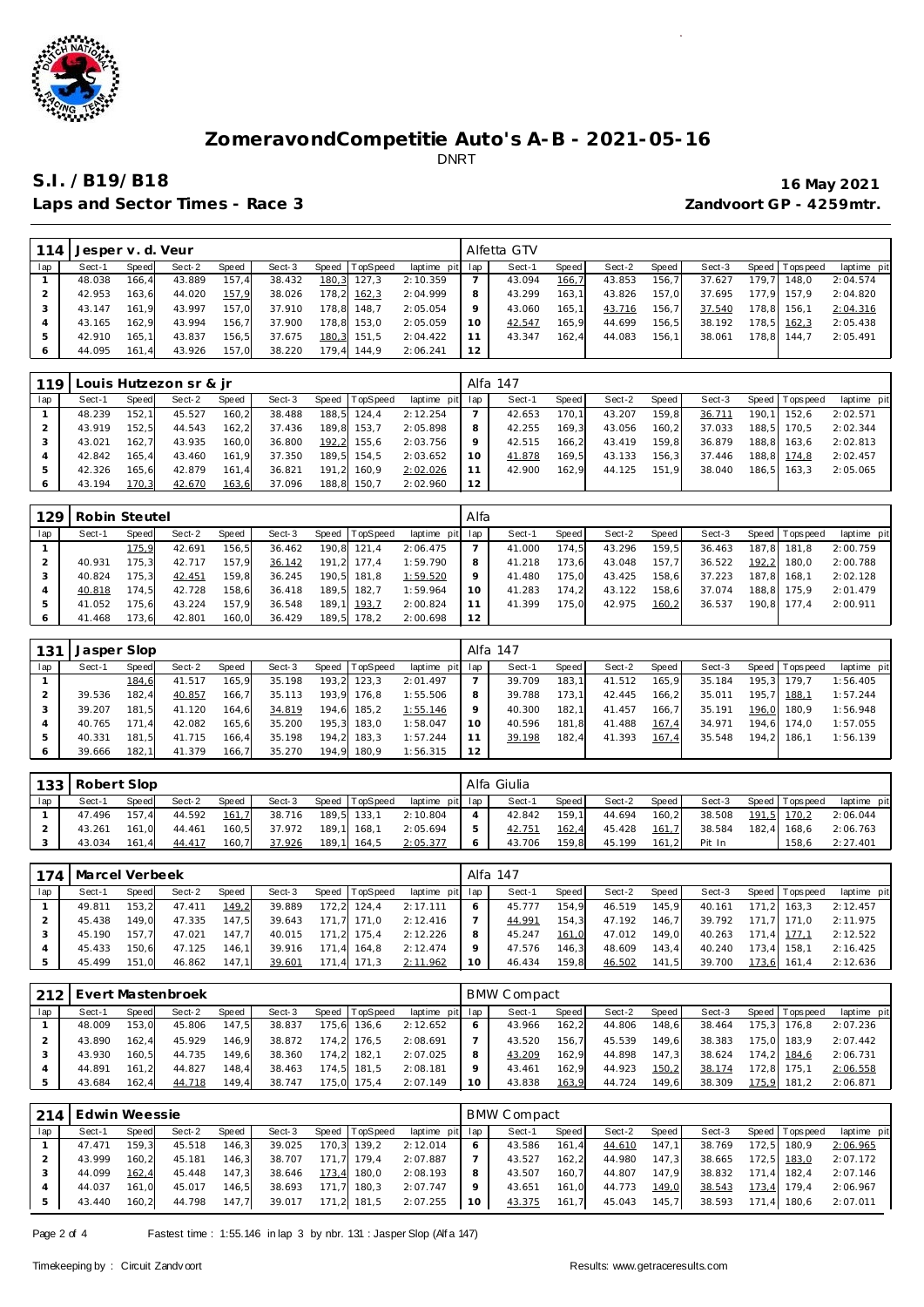

Laps and Sector Times - Race 3 *Zandvoort GP - 4259mtr.* 

| 215 |        |       |        |        | Andre Onderwater - Marcel Roeleveld |       |             |                 | BMW Compact |       |        |       |        |       |           |             |
|-----|--------|-------|--------|--------|-------------------------------------|-------|-------------|-----------------|-------------|-------|--------|-------|--------|-------|-----------|-------------|
| lap | Sect-1 | Speed | Sect-2 | Speed  | Sect-3                              | Speed | TopSpeed    | laptime pit lap | Sect-1      | Speed | Sect-2 | Speed | Sect-3 | Speed | Tops peed | laptime pit |
|     | 46.926 | 158.6 | 45.160 | 148.11 | 38.776                              | 175.6 | 146.5       | 2:10.862        | 44.180      | 157.9 | 44.817 | 147.7 | 37.825 | 177.6 | 156.3     | 2:06.822    |
|     | 43.973 | 161.9 | 45.257 | 145.7  | 38.064                              |       | 174.5 176.8 | 2:07.294        | 43.687      | 163.1 | 44.330 | 146.3 | 38.361 | 174.5 | 173.2     | 2:06.378    |
|     | 43.546 | 161.9 | 44.038 | 147.7  | 38.142                              |       | 173.9 177.4 | 2:05.726        | 43.193      | 162.2 | 44.083 | 147.9 | 38.379 | 175.0 | 180.6     | 2:05.655    |
|     | 43.018 | 163.9 | 44.241 | 148.1  | 38.096                              | 174.8 | 180.0       | 2:05.355        | 43.224      | 161.9 | 44.212 | 148.1 | 38.196 | 173.9 | 180.6     | 2:05.632    |
|     | 42.986 | 161.9 | 44.050 | 148,8  | 37.726                              | 173,4 | 179.7       | 2:04.762        | 43.852      | 160.5 | 44.515 | 147.7 | 38.355 | 172,8 | 181.2     | 2:06.722    |

| 219 |        | Hans v.d. Linden<br>Speed TopSpeed<br>Sect-2<br>Sect-3<br>Sect-1<br>Speed<br>Speed<br>133.0<br>48.765<br>157.0 133.2<br>144.6<br>42.498<br>51.147 |        |       |        |  |             |                 |    | <b>BMW Compact</b> |         |        |         |        |                   |             |
|-----|--------|---------------------------------------------------------------------------------------------------------------------------------------------------|--------|-------|--------|--|-------------|-----------------|----|--------------------|---------|--------|---------|--------|-------------------|-------------|
| lap |        |                                                                                                                                                   |        |       |        |  |             | laptime pit lap |    | Sect-1             | Speed I | Sect-2 | Speed I | Sect-3 | Speed   Tops peed | laptime pit |
|     |        |                                                                                                                                                   |        |       |        |  |             | 2:22.410        | b. | 48.065             | 144.2   | 48.863 | 132.0   | 42.184 | 155.8 162.1       | 2:19.112    |
|     | 48.166 | 143.4                                                                                                                                             | 48.465 | 132.7 | 42.750 |  | 157.0 170.2 | 2:19.381        |    | 48.511             | 144.8   | 49.591 | 131.4   | 42.932 | 157.4 167.3       | 2:21.034    |
|     | 47.930 | 144.0                                                                                                                                             | 48.588 | 132.7 | 42.457 |  | 158,6 167,8 | 2:18.975        |    | 48.566             | 142.9   | 49.761 | 131.1   | Pit In | 170.2             | 2:44.605    |
|     | 47.853 | 144.2                                                                                                                                             | 49.536 | 132.8 | 42.007 |  | 159,3 172,1 | 2:19.396        | 8  |                    |         |        |         |        |                   |             |

| 221 | Marcel Suurmond |       |        |       |        |           |                 |                 |    | <b>BMW Compact</b> |       |        |       |        |     |                |             |
|-----|-----------------|-------|--------|-------|--------|-----------|-----------------|-----------------|----|--------------------|-------|--------|-------|--------|-----|----------------|-------------|
| lap | Sect-1          | Speed | Sect-2 | Speed | Sect-3 | Speed   T | <b>TopSpeed</b> | laptime pit lap |    | Sect-1             | Speed | Sect-2 | Speed | Sect-3 |     | Speed Topspeed | laptime pit |
|     | 47.701          | 158.6 | 45.538 | 147.9 | 40.355 | 171.2     | 144.0           | 2:13.594        |    | 44.114             | 159.3 | 45.612 | 147.5 | 39.182 | 171 | 162.6          | 2:08.908    |
|     | 44.334          | 160.5 | 45.424 | 147.5 | 40.025 | 174.8     | 168,6           | 2:09.783        |    | 44.653             | 160.0 | 46.002 | 148.4 | 39.520 |     | 172.5 163.8    | 2:10.175    |
|     | 44.439          | 159.3 | 45.221 | 147.3 | 39.321 | 171.4     | 174.0           | 2:08.981        | 8  | 44.426             | 160.0 | 45.205 | 148.6 | 40.135 |     | 169.5 158.1    | 2:09.766    |
|     | 44.297          | 159.1 | 45.187 | 146.7 | 38.939 | 171.4     | 166.0           | 2:08.423        |    | 44.299             | 161,2 | 45.825 | 146.5 | 40.446 |     | 172.5 172.1    | 2:10.570    |
|     | 44.338          | 159.3 | 45.042 | 146,5 | 39.008 | 170,9     | 164,5           | 2:08.388        | 10 | 44.605             | 156,3 | 45.301 | 146.7 | 39.331 |     | 171,2 166,0    | 2:09.237    |

| 223 | Gerard Vleming |       |        |        |        |       |          |                 |    | <b>BMW Compact</b> |        |        |       |        |                 |             |
|-----|----------------|-------|--------|--------|--------|-------|----------|-----------------|----|--------------------|--------|--------|-------|--------|-----------------|-------------|
| lap | Sect-1         | Speed | Sect-2 | Speed  | Sect-3 | Speed | TopSpeed | laptime pit lap |    | Sect-1             | Speed  | Sect-2 | Speed | Sect-3 | Speed Tops peed | laptime pit |
|     | 46.565         | 159.8 | 44.401 | 147.3  | 38.586 | 173.6 | 132,6    | 2:09.552        |    | 44.710             | 160.71 | 44.548 | 147.3 | 38.416 | 178.5 147.3     | 2:07.674    |
|     | 43.754         | 160.5 | 44.758 | 147.11 | 38.765 | 173.4 | 173.2    | 2:07.277        |    | 43.296             | 161    | 45.005 | 149.4 | 38.743 | 176.2 177.9     | 2:07.044    |
|     | 43.576         | 161.0 | 44.548 | 148.1  | 38.573 | 173.6 | 176.8    | 2:06.697        |    | 43.328             | 162,7  | 44.565 | 150,4 | 38.329 | 175.9 171.0     | 2:06.222    |
|     | 43.219         | 162.2 | 44.433 | 148,4  | 38.464 | 175.0 | 176.5    | 2:06.116        |    | 43.599             | 161.4  | 44.279 | 149.2 | 38.221 | 175.0 175.9     | 2:06.099    |
|     | 43.419         | 161.2 | 44.451 | 148,8  | 38.448 | 172.5 | 178,8    | 2:06.318        | 10 | 43.799             | 157.0  | 44.272 | 149.0 | 38.436 | 174.8 171.3     | 2:06.507    |

| 225 | <b>Feico Giesing</b> |       |        |       |        |       |          |             |     | <b>BMW Compact</b> |         |        |        |        |       |                   |             |
|-----|----------------------|-------|--------|-------|--------|-------|----------|-------------|-----|--------------------|---------|--------|--------|--------|-------|-------------------|-------------|
| lap | Sect-1               | Speed | Sect-2 | Speed | Sect-3 | Speed | TopSpeed | laptime pit | lap | Sect-1             | Speed I | Sect-2 | Speed  | Sect-3 |       | Speed   Tops peed | laptime pit |
|     | 47.636               | 159.3 | 46.091 | 144.8 | 39.121 | 174.8 | 140.4    | 2:12.848    | 6   | 44.201             | 163,6   | 44.823 | 150,8  | 38.566 | 177.3 | 168.6             | 2:07.590    |
|     | 44.244               | 161.0 | 45.011 | 146.5 | 38.801 | 177.3 | 174.5    | 2:08.056    |     | 44.106             | 162.4   | 44.870 | 147.3  | 38.460 |       | 177.3 183.0       | 2:07.436    |
|     | 44.507               | 161.4 | 45.121 | 146,5 | 38.877 | 175.0 | 175.7    | 2:08.505    |     | 43.756             | 163.4   | 44.711 | 147.3  | 38.354 |       | 177.0 181.2       | 2:06.821    |
|     | 43.913               | 163.1 | 44.598 | 146,3 | 38.584 | 176,5 | 180.9    | 2:07.095    |     | 43.810             | 163.4   | 44.881 | 148.81 | 38.315 | 177.0 | 178.8             | 2:07.006    |
|     | 43.696               | 163,6 | 44.394 | 148,4 | 38.505 | 177,6 | 183,6    | 2:06.595    |     | 43.778             | 163,4   | 44.702 | 148.1  | 38.362 | 177.3 | 180.6             | 2:06.842    |

| 226 | Marnix Putto |       |        |       |        |                |             |     | BMW Compact |       |        |       |        |       |                 |             |
|-----|--------------|-------|--------|-------|--------|----------------|-------------|-----|-------------|-------|--------|-------|--------|-------|-----------------|-------------|
| lap | Sect-1       | Speed | Sect-2 | Speed | Sect-3 | Speed TopSpeed | laptime pit | lap | Sect-1      | Speed | Sect-2 | Speed | Sect-3 |       | Speed Tops peed | laptime pit |
|     | 46.179       | 161.7 | 44.624 | 147.5 | 38.854 | 172.5 136.7    | 2:09.657    | 6   | 43.524      | 164,4 | 44.439 | 149.6 | 38.247 | 175.0 | 166.6           | 2:06.210    |
|     | 43.278       | 162.7 | 44.800 | 147.7 | 38.410 | 173.9 176.2    | 2:06.488    |     | 43.349      | 163.9 | 44.599 | 148.1 | 38.120 | 177.9 | 174.8           | 2:06.068    |
|     | 43.640       | 162.7 | 44.652 | 148,4 | 38.396 | 174.2 169.7    | 2:06.688    | 8   | 43.109      | 162.4 | 44.550 | 150,0 | 38.647 | 175.0 | 179.4           | 2:06.306    |
|     | 43.355       | 163.6 | 44.419 | 149.0 | 38.511 | 174.8 176.5    | 2:06.285    | Q   | 43.009      | 164,4 | 44.370 | 150.6 | 38.027 | 175.0 | 173.4           | 2:05.406    |
|     | 43.303       | 163.9 | 44.487 | 149.4 | 38.120 | 175,3 181,2    | 2:05.910    | 10  | 43.160      | 164,4 | 44.341 | 151,3 | 39.318 |       | 165.1 179.4     | 2:06.819    |

|     | 228   Rob Gilhuis |       |        |        |        |                |                 |         | BMW Compact |       |        |       |        |                   |             |
|-----|-------------------|-------|--------|--------|--------|----------------|-----------------|---------|-------------|-------|--------|-------|--------|-------------------|-------------|
| lap | Sect-1            | Speed | Sect-2 | Speed  | Sect-3 | Speed TopSpeed | laptime pit lap |         | Sect-1      | Speed | Sect-2 | Speed | Sect-3 | Speed   Tops peed | laptime pit |
|     | 50.313            | 154.3 | 47.907 | 142.9  | 40.875 | 168.0 131.2    | 2:19.095        | 6       | 47.070      | 145.7 | 48.479 | 144.0 | 41.057 | 164.6 154.1       | 2:16.606    |
|     | 46.683            | 148.4 | 48.106 | 143.8  | 40.859 | 165,6 152,8    | 2:15.648        |         | 47.252      | 147.5 | 48.515 | 143.4 | 41.360 | 164.9 148.2       | 2:17.127    |
|     | 46.499            | 148.6 | 47.546 | 143,8  | 41.372 | 165,6 158,6    | 2:15.417        | 8       | 47.906      | 140.8 | 48.647 | 143.0 | 41.352 | 165.4 143.4       | 2:17.905    |
|     | 47.396            | 146.9 | 48.469 | 144,6  | 41.129 | 168,8 153,2    | 2:16.994        | $\circ$ | 47.309      | 141.5 | 48.516 | 143.2 | 41.817 | 160.5 144.7       | 2:17.642    |
|     | 47.990            | 139.0 | 49.655 | 144, 4 | 42.103 | 164.6 142.1    | 2:19.748        | 10      |             |       |        |       |        |                   |             |

| 229 | Nico Koetsveld |                    |        |       |        |       |          |             |     | BMW Compact |       |        |       |        |                 |             |
|-----|----------------|--------------------|--------|-------|--------|-------|----------|-------------|-----|-------------|-------|--------|-------|--------|-----------------|-------------|
| lap | Sect-1         | Speed              | Sect-2 | Speed | Sect-3 | Speed | TopSpeed | laptime pit | lap | Sect-1      | Speed | Sect-2 | Speed | Sect-3 | Speed Tops peed | laptime pit |
|     | 46.801         | 158.1              | 44.649 | 144.4 | 38.635 | 169.5 | 136.4    | 2:10.085    | 6   | 43.662      | 159.3 | 45.125 | 142.9 | 38.878 | 168.5 180.9     | 2:07.665    |
|     | 43.658         | 160.0              | 44.987 | 143.6 | 38.562 | 169.0 | 173.7    | 2:07.207    |     | 43.782      | 159.8 | 44.841 | 144.0 | 38.781 | 169.8 170.2     | 2:07.404    |
|     | 44.004         | 159.1 <sub>1</sub> | 44.854 | 144.6 | 38.632 | 169.5 | 175.1    | 2:07.490    | 8   | 43.616      | 159.5 | 44.835 | 144.2 | 38.558 | 169.5 179.7     | 2:07.009    |
|     | 43.568         | 159.8              | 45.389 | 144,8 | 38.503 | 170,3 | 180.0    | 2:07.460    | Q   | 43.693      | 159.5 | 45.306 | 144.2 | 38.727 | 169.3 176.8     | 2:07.726    |
|     | 43.461         | 159.8              | 44.880 | 143.0 | 38.675 | 168.8 | 180.6    | 2:07.016    | 10  | 43.681      | 159.8 | 45.325 | 141.9 | 38.560 | 168.5 177.7     | 2:07.566    |